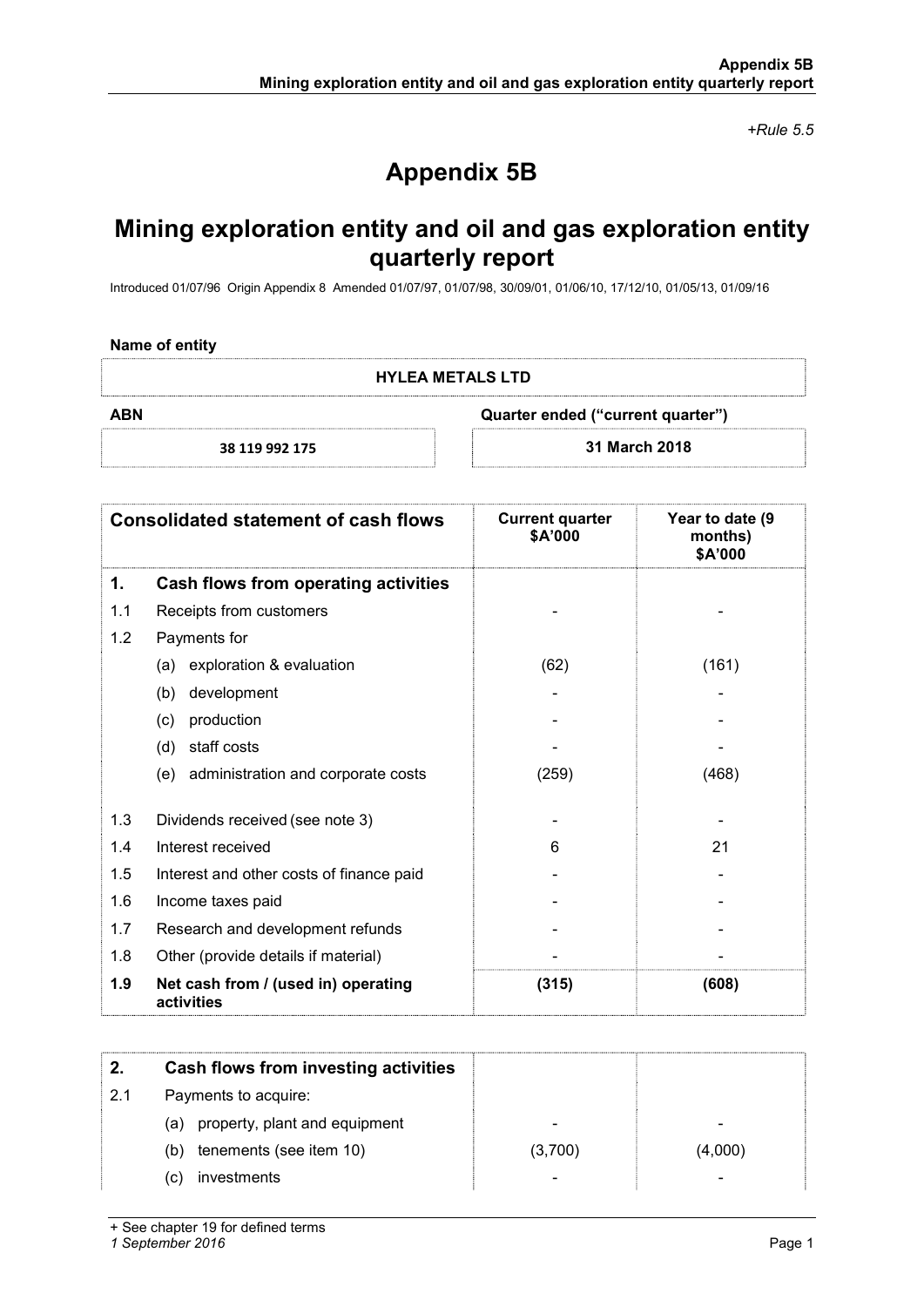| <b>Consolidated statement of cash flows</b> |                                                   | <b>Current quarter</b><br>\$A'000 | Year to date (9<br>months)<br>\$A'000 |
|---------------------------------------------|---------------------------------------------------|-----------------------------------|---------------------------------------|
|                                             | (d)<br>other non-current assets                   |                                   |                                       |
| 2.2                                         | Proceeds from the disposal of:                    |                                   |                                       |
|                                             | property, plant and equipment<br>(a)              |                                   |                                       |
|                                             | tenements (see item 10)<br>(b)                    |                                   | 150                                   |
|                                             | (c)<br>investments                                |                                   |                                       |
|                                             | (d)<br>other non-current assets                   | 6                                 | 6                                     |
| 2.3                                         | Cash flows from loans to other entities           |                                   |                                       |
| 2.4                                         | Dividends received (see note 3)                   |                                   |                                       |
| 2.5                                         | Other (provide details if material)               |                                   |                                       |
| 2.6                                         | Net cash from / (used in) investing<br>activities | (3,694)                           | (3, 844)                              |

| 3.   | Cash flows from financing activities                                           |       |       |
|------|--------------------------------------------------------------------------------|-------|-------|
| 3.1  | Proceeds from issues of shares                                                 | 4,014 | 4,014 |
| 3.2  | Proceeds from issue of convertible notes                                       |       |       |
| 3.3  | Proceeds from exercise of share options                                        |       |       |
| 3.4  | Transaction costs related to issues of<br>shares, convertible notes or options | (19)  | (19)  |
| 3.5  | Proceeds from borrowings                                                       |       |       |
| 3.6  | Repayment of borrowings                                                        |       |       |
| 3.7  | Transaction costs related to loans and<br>borrowings                           |       |       |
| 3.8  | Dividends paid                                                                 |       |       |
| 3.9  | Other (provide details if material)                                            |       |       |
| 3.10 | Net cash from / (used in) financing<br>activities                              | 3,995 | 3,995 |

| 4.  | Net increase / (decrease) in cash and<br>cash equivalents for the period |         |         |
|-----|--------------------------------------------------------------------------|---------|---------|
| 4.1 | Cash and cash equivalents at beginning of<br>period                      | 1,782   | 2,226   |
| 4.2 | Net cash from / (used in) operating<br>activities (item 1.9 above)       | (315)   | (608)   |
| 4.3 | Net cash from / (used in) investing activities<br>(item 2.6 above)       | (3,694) | (3,844) |
| 4.4 | Net cash from / (used in) financing activities<br>(item 3.10 above)      | 3,995   | 3,995   |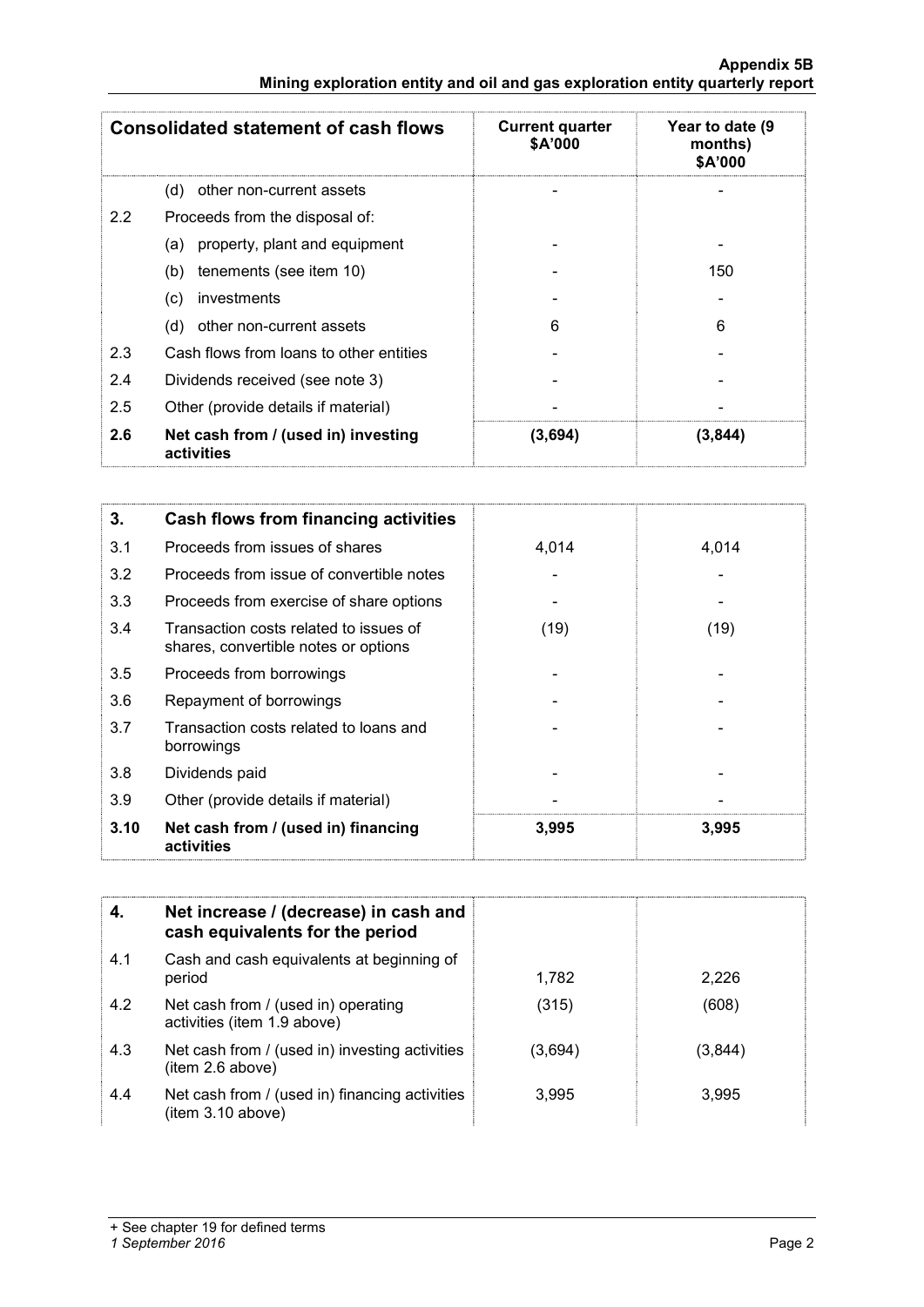| <b>Consolidated statement of cash flows</b> |                                                      | <b>Current quarter</b><br><b>\$A'000</b> | Year to date (9<br>months)<br>\$A'000 |
|---------------------------------------------|------------------------------------------------------|------------------------------------------|---------------------------------------|
| 4.5                                         | Effect of movement in exchange rates on<br>cash held |                                          |                                       |
| 4.6                                         | Cash and cash equivalents at end of<br>period        | 1,768                                    | 1.768                                 |

| 5.  | Reconciliation of cash and cash<br>equivalents<br>at the end of the quarter (as shown in the<br>consolidated statement of cash flows) to the<br>related items in the accounts | <b>Current quarter</b><br>\$A'000 | <b>Previous quarter</b><br>\$A'000 |
|-----|-------------------------------------------------------------------------------------------------------------------------------------------------------------------------------|-----------------------------------|------------------------------------|
| 5.1 | <b>Bank balances</b>                                                                                                                                                          | 1.653                             | 1.667                              |
| 5.2 | Call deposits                                                                                                                                                                 | 115                               | 115                                |
| 5.3 | <b>Bank overdrafts</b>                                                                                                                                                        |                                   |                                    |
| 5.4 | Other (provide details)                                                                                                                                                       | $\overline{\phantom{0}}$          |                                    |
| 5.5 | Cash and cash equivalents at end of<br>quarter (should equal item 4.6 above)                                                                                                  | 1.768                             | 1.782                              |

| 6.  | Payments to directors of the entity and their associates                            | <b>Current quarter</b><br><b>SA'000</b> |
|-----|-------------------------------------------------------------------------------------|-----------------------------------------|
| 6.1 | Aggregate amount of payments to these parties included in item 1.2                  | (72)                                    |
| 6.2 | Aggregate amount of cash flow from loans to these parties included<br>in item $2.3$ | $\blacksquare$                          |

6.3 Include below any explanation necessary to understand the transactions included in items 6.1 and 6.2

Directors' remuneration & reimbursements

7. Payments to related entities of the entity and their associates Current quarter \$A'000 7.1 Aggregate amount of payments to these parties included in item 1.2 7.2 Aggregate amount of cash flow from loans to these parties included in item 2.3 7.3 Include below any explanation necessary to understand the transactions included in items 7.1 and 7.2

| N/A |  |  |  |  |
|-----|--|--|--|--|
|     |  |  |  |  |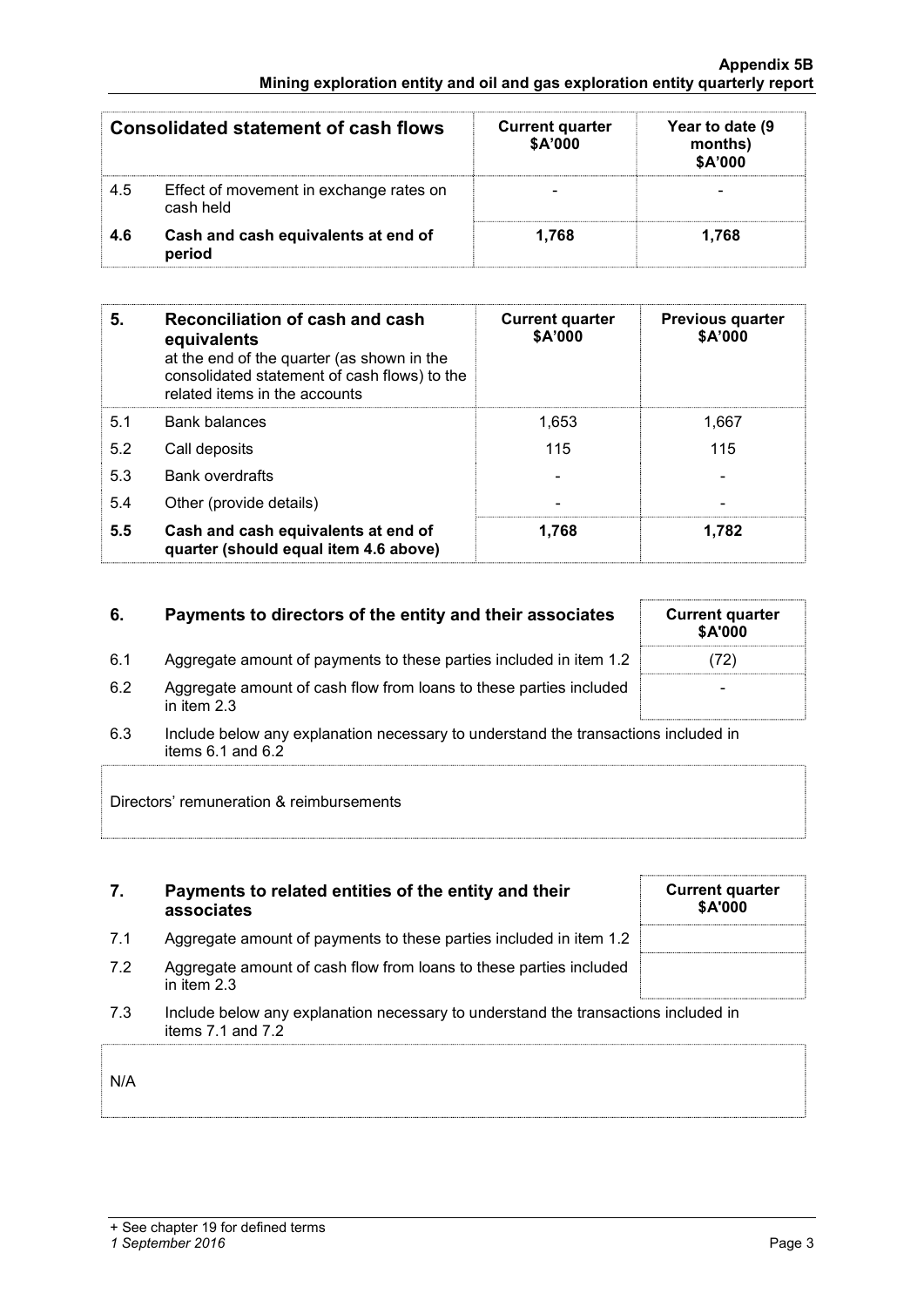| 8.         | <b>Financing facilities available</b><br>Add notes as necessary for an<br>understanding of the position | <b>Total facility amount</b><br>at quarter end<br>\$A'000 | Amount drawn at<br>quarter end<br>\$A'000 |  |  |
|------------|---------------------------------------------------------------------------------------------------------|-----------------------------------------------------------|-------------------------------------------|--|--|
| <b>8.1</b> | Loan facilities                                                                                         |                                                           |                                           |  |  |
| 8.2        | Credit standby arrangements                                                                             |                                                           |                                           |  |  |
| 8.3        | Other (please specify)                                                                                  |                                                           |                                           |  |  |
| 8.4        | Include below a description of each facility above, including the lender, interest rate and             |                                                           |                                           |  |  |

8.4 Include below a description of each facility above, including the lender, interest rate and whether it is secured or unsecured. If any additional facilities have been entered into or are proposed to be entered into after quarter end, include details of those facilities as well.

N/A

| 9.  | <b>Estimated cash outflows for next quarter</b> | \$A'000 |
|-----|-------------------------------------------------|---------|
| 9.1 | Exploration and evaluation                      | (300)   |
| 9.2 | Development                                     |         |
| 9.3 | Production                                      |         |
| 9.4 | Staff costs                                     |         |
| 9.5 | Administration and corporate costs              | (85)    |
| 9.6 | Other (provide details if material)             |         |
| 9.7 | Total estimated cash outflows                   | (385)   |

| 10.  | Changes in<br>tenements<br>(items $2.1(b)$ and<br>$2.2(b)$ above)                                 | <b>Tenement</b><br>reference<br>and<br><b>location</b> | Nature of interest | Interest at<br>beginning<br>of quarter | <b>Interest</b><br>at end of<br>quarter |
|------|---------------------------------------------------------------------------------------------------|--------------------------------------------------------|--------------------|----------------------------------------|-----------------------------------------|
| 10.1 | Interests in mining<br>tenements and<br>petroleum tenements<br>lapsed, relinquished<br>or reduced |                                                        |                    |                                        |                                         |
| 10.2 | Interests in mining<br>tenements and<br>petroleum tenements<br>acquired or increased              | EL8520<br>EL8641                                       | 100% ownership     | $0\%$                                  | 100%                                    |